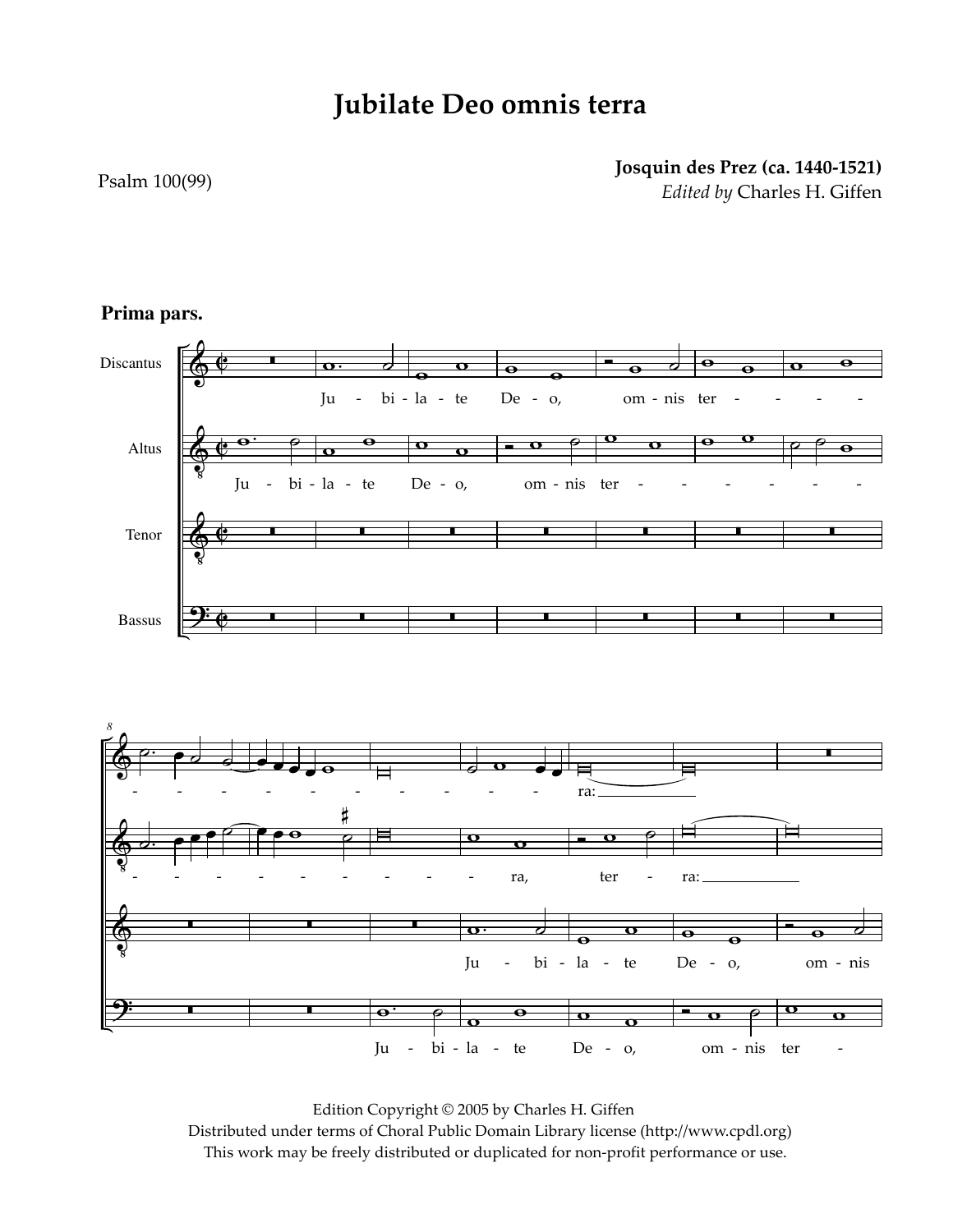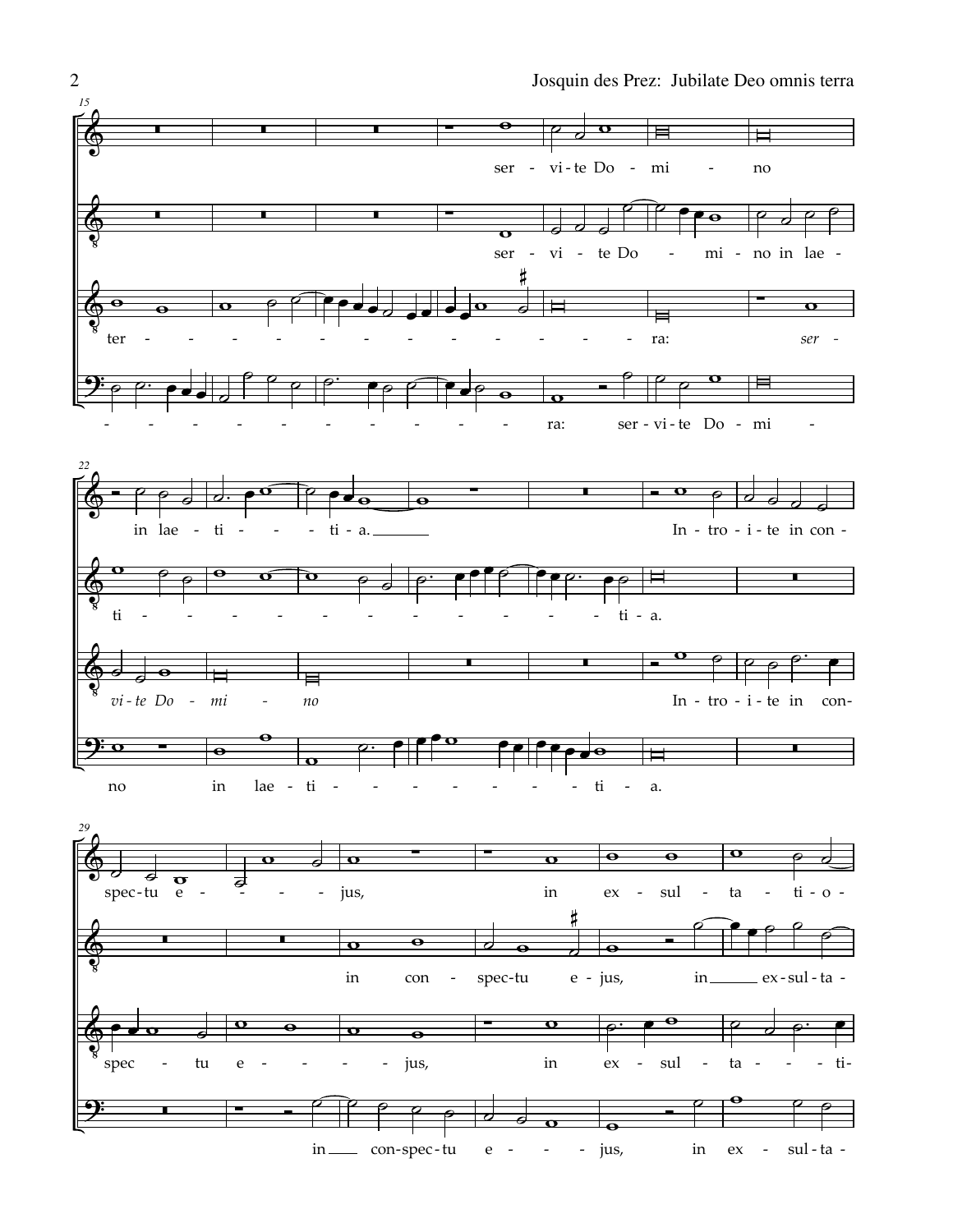Josquin des Prez: Jubilate Deo omnis terra



 $\overline{3}$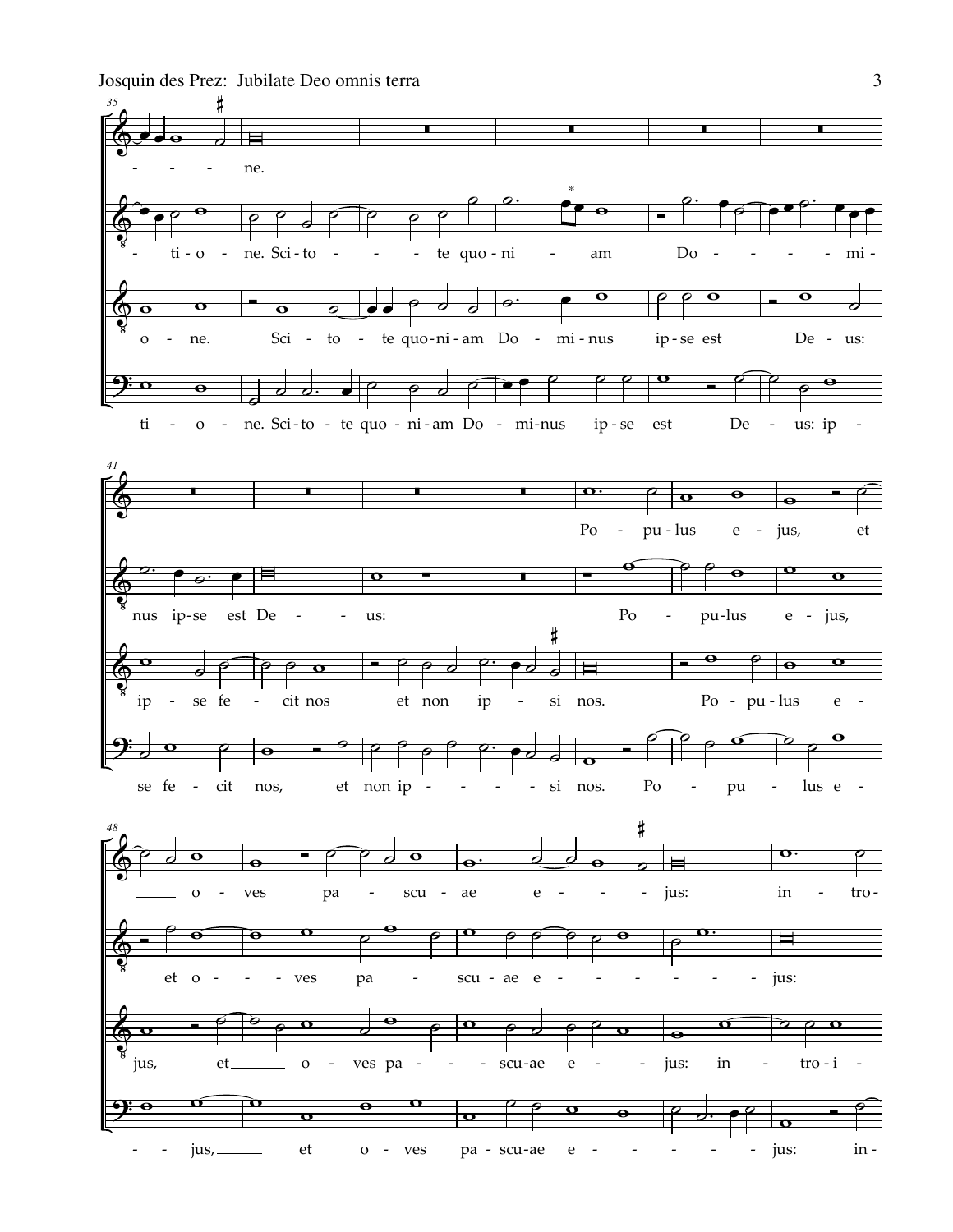

4 Josquin des Prez: Jubilate Deo omnis terra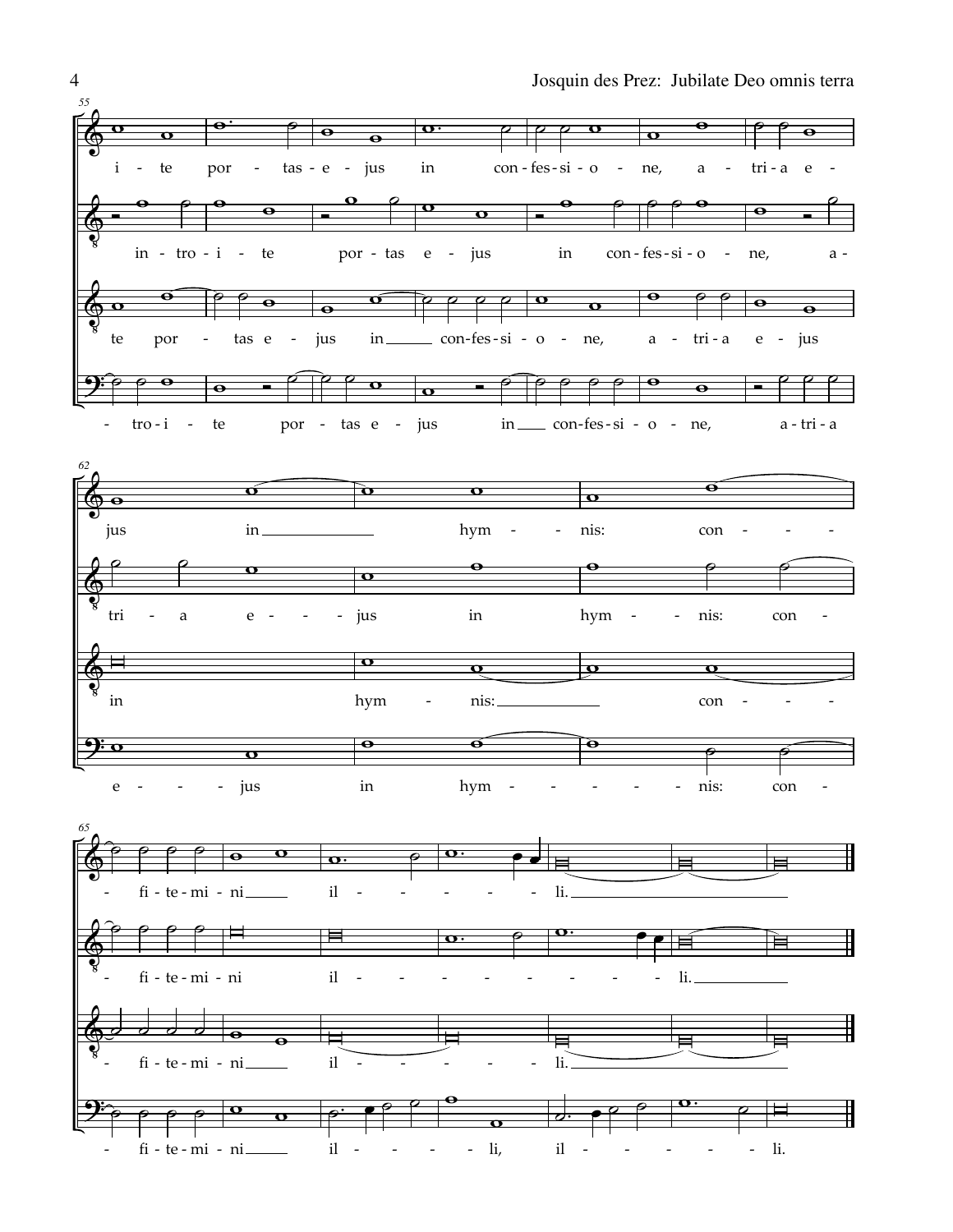**Secunda pars.** Josquin des Prez: Jubilate Deo omnis terra 5

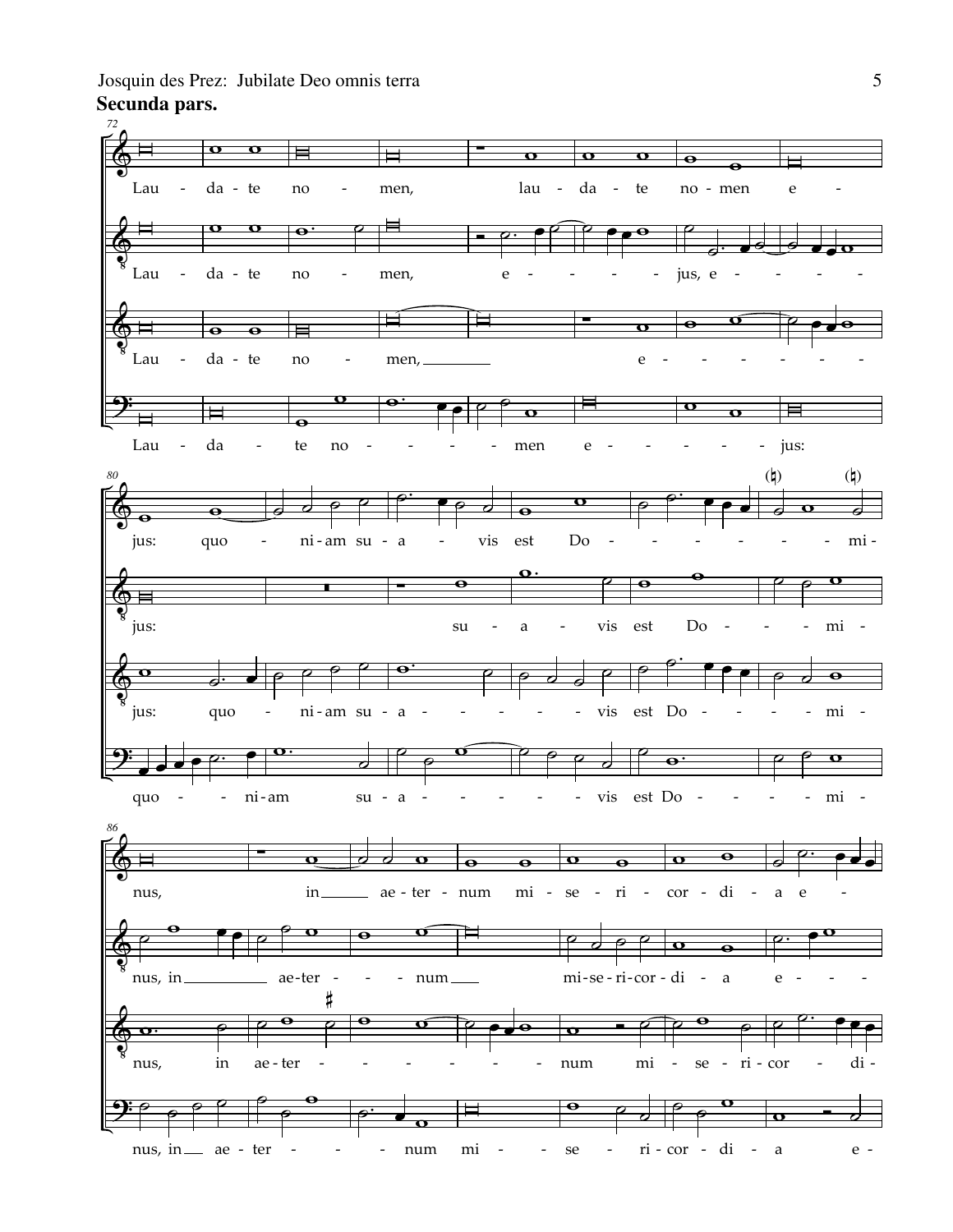